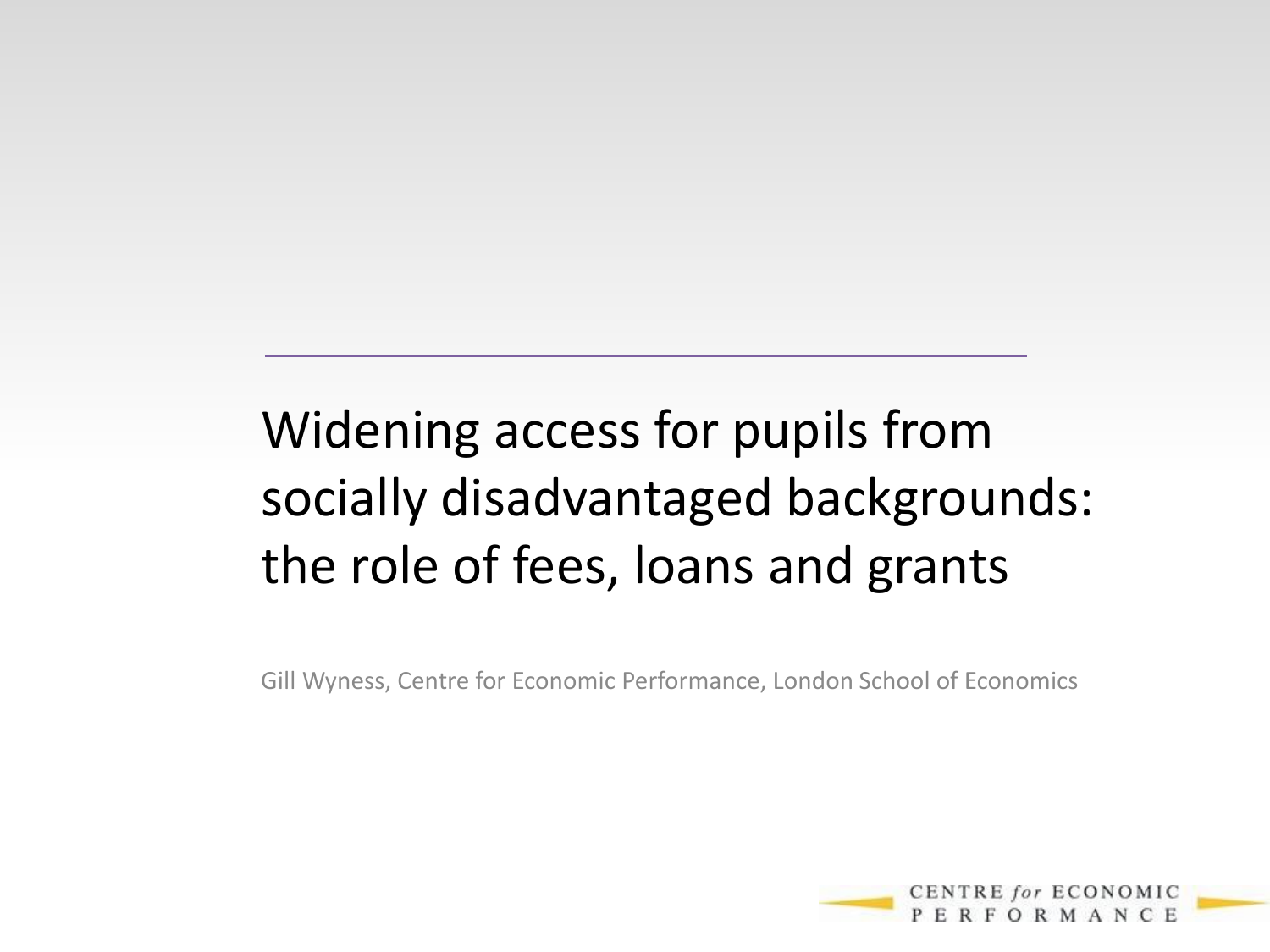Widening access: what is the role of tuition fees and support?

- The socio-economic gap in participation remains high in Scotland, despite free tuition
- Fees matter but upfront support (grants and loans) matters too
- Prior attainment is the most important driver of participation
- Misinformation about fees and support is still widespread

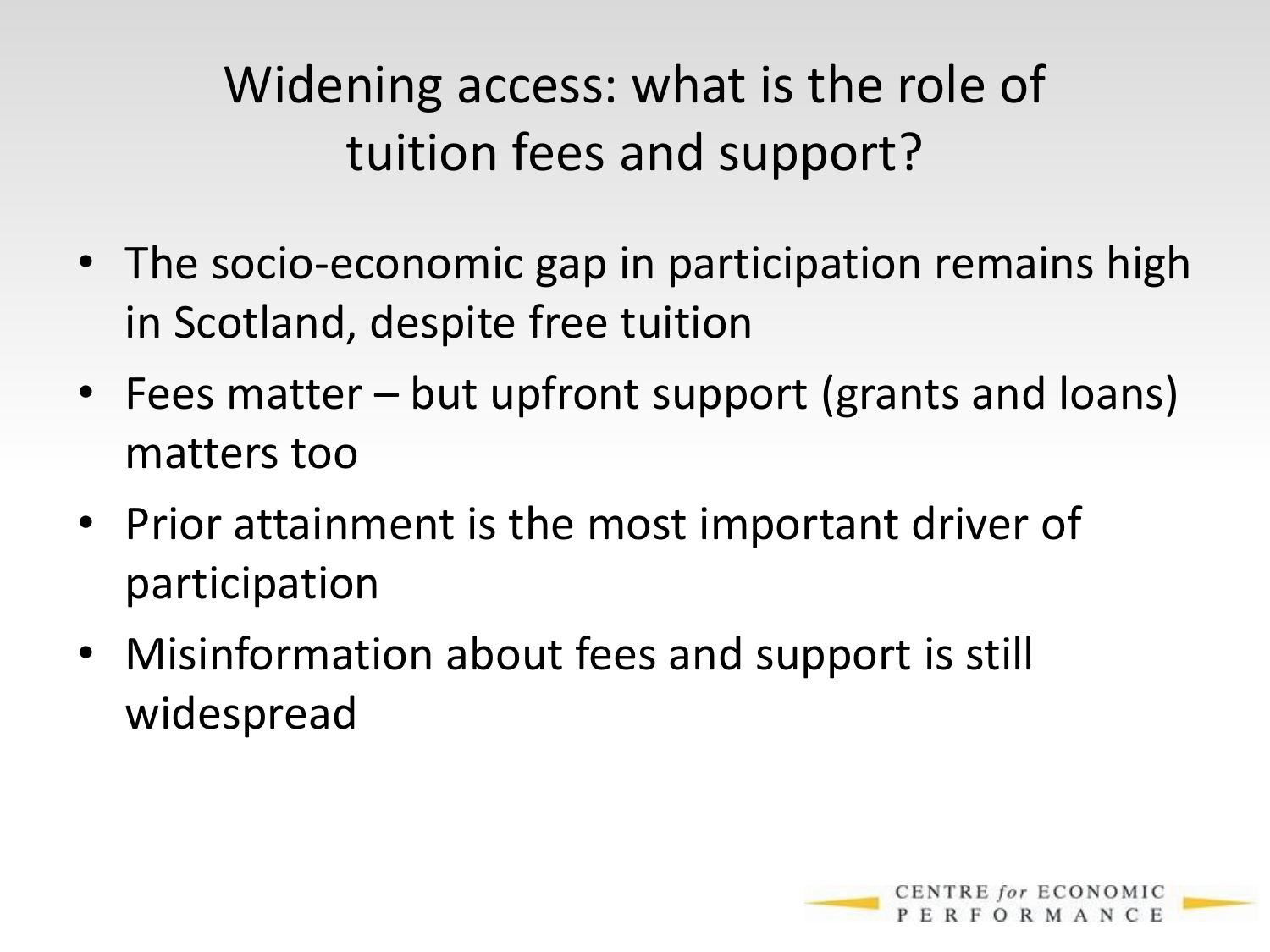#### Up-front support is more generous in England





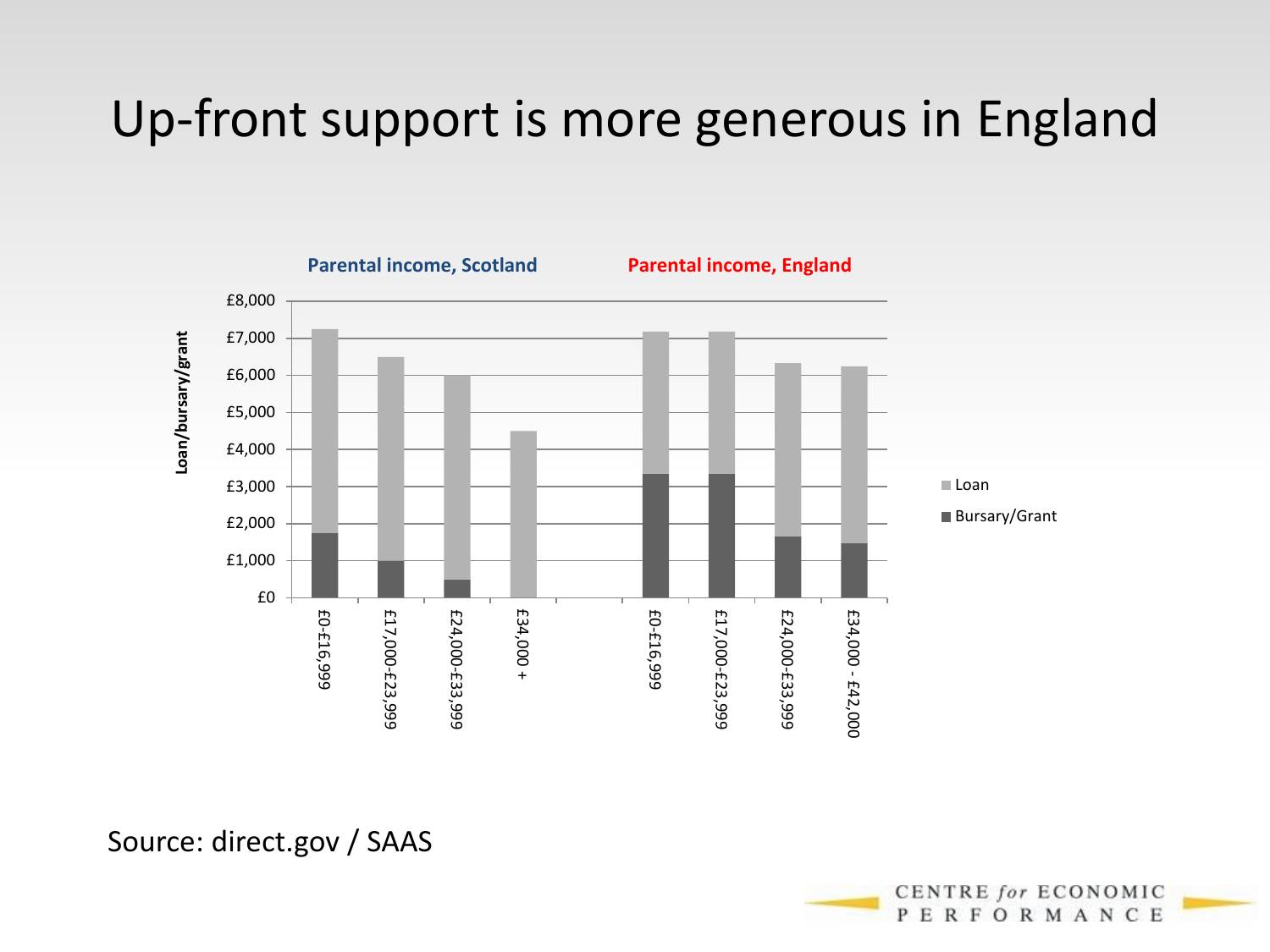## But debt is far higher in England



Source: direct.gov / SAAS

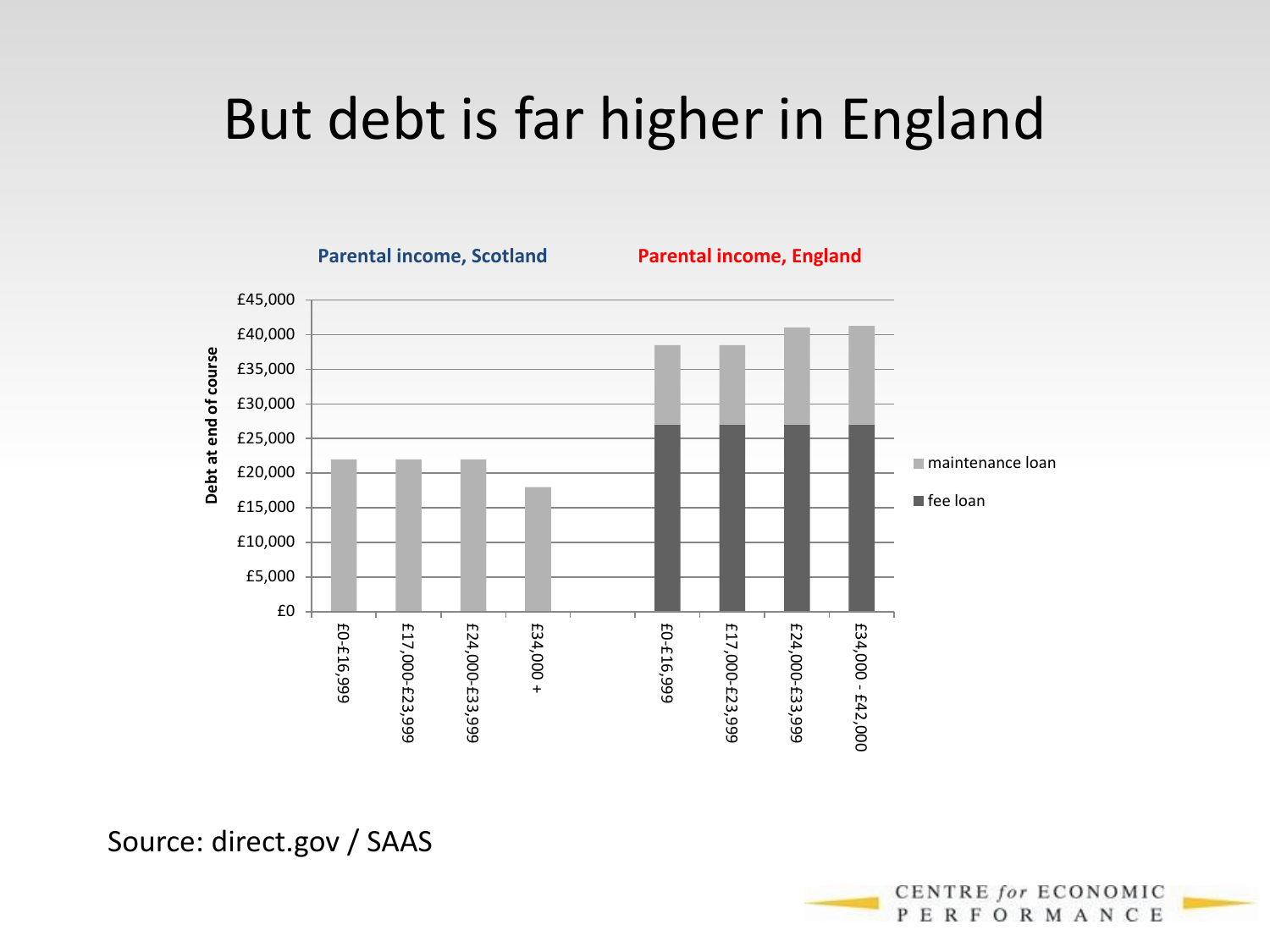## How does this affect participation?



Source: UCAS (does not include HE in FE)

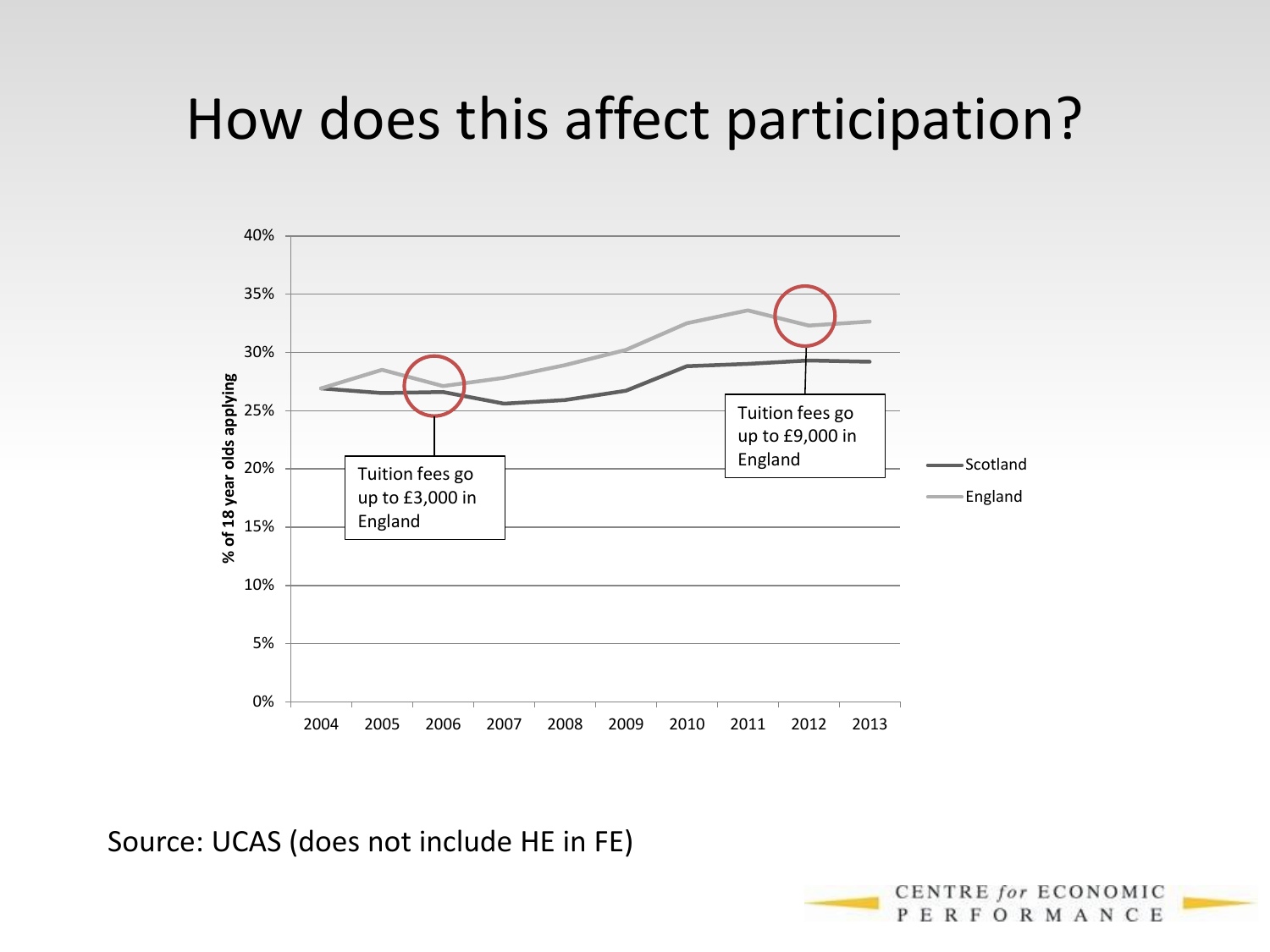## How does this affect participation?

*Gap between least and most deprived*



**FORMANCE**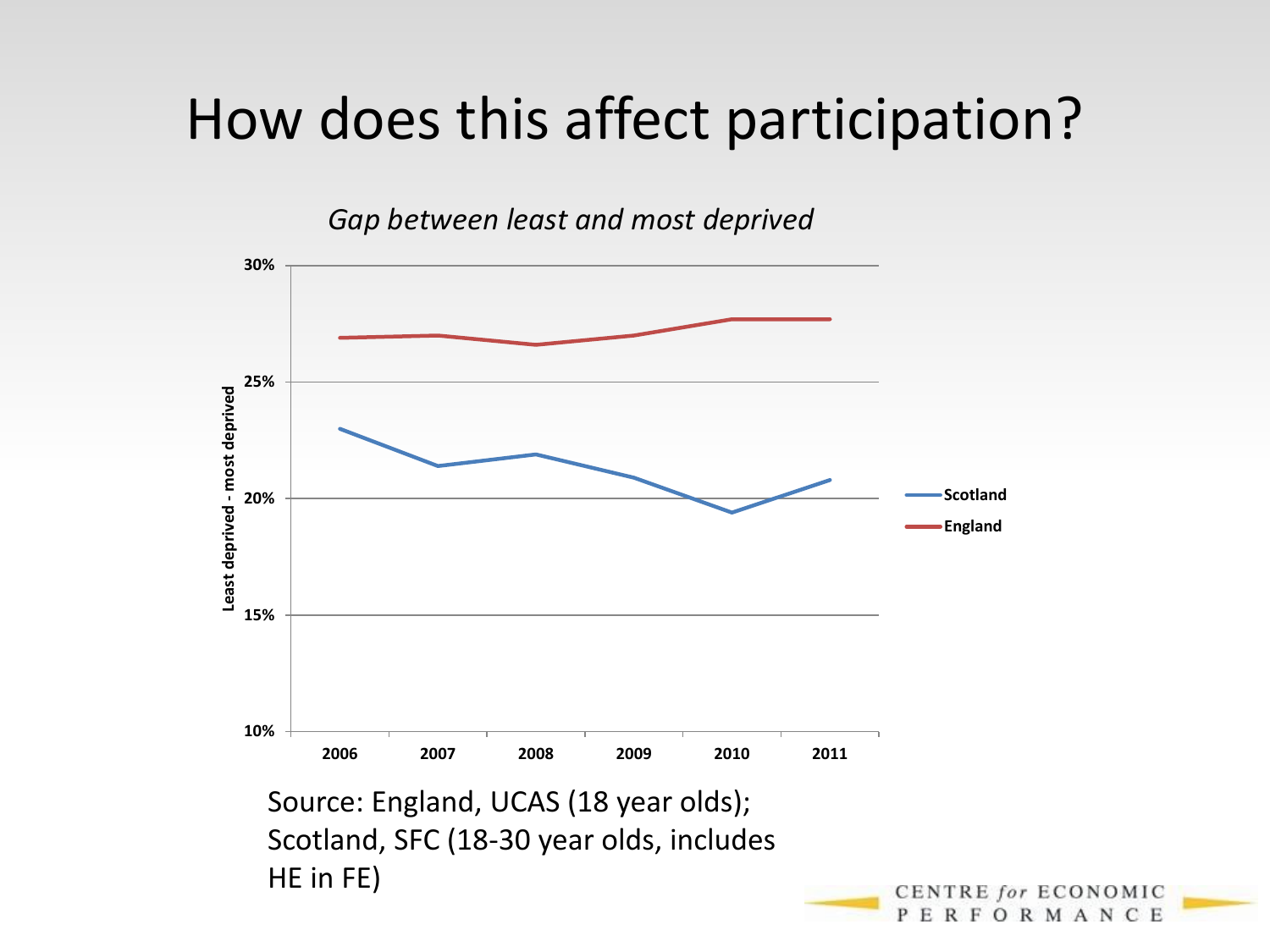### There is a positive role for grants and loans as well as a negative role for fees

| <b>Author</b>               | Year | Country        | Data                                | ME: \$1000 increase in grant / fee<br>on participation <sup>1</sup> : |                                                     |  |
|-----------------------------|------|----------------|-------------------------------------|-----------------------------------------------------------------------|-----------------------------------------------------|--|
| Dearden et al               | 2012 | <b>UK</b>      | <b>LFS</b>                          | Grant                                                                 | 1.8 percentage points                               |  |
| Manski & Wise               | 1983 | <b>US</b>      | NLS (Class of 1972)                 | Grant                                                                 | 3.1 ppts                                            |  |
| Leslie &<br><b>Brinkman</b> | 1988 | <b>US</b>      | Review of 23<br>econometric studies | Net cost                                                              | $-3.3$ ppts                                         |  |
| McPherson &<br>Schaprio     | 1991 | <b>US</b>      | CPS / AFS<br>$(1974 - 1984)$        | Net $cost2$                                                           | -2.7 ppts (low income)                              |  |
| Kane                        | 1995 | <b>US</b>      | CPS (1970-1988)                     | Net $cost2$<br>Fee<br>Grant                                           | $-3.2$ ppts<br>- 3.1 ppts (low income)<br>no effect |  |
| Dynarski                    | 2001 | <b>US</b>      | NLSY (1979-1996)                    | Grant                                                                 | 3.0 ppts                                            |  |
| Neilsen et al               | 2010 | <b>Denmark</b> | Danish Register<br>$(1983 - 2005)$  | Grant                                                                 | 1.5 ppts                                            |  |

 $12006/07$  prices (GDP deflator)  $2$  Defined as (fees – grants – loans)

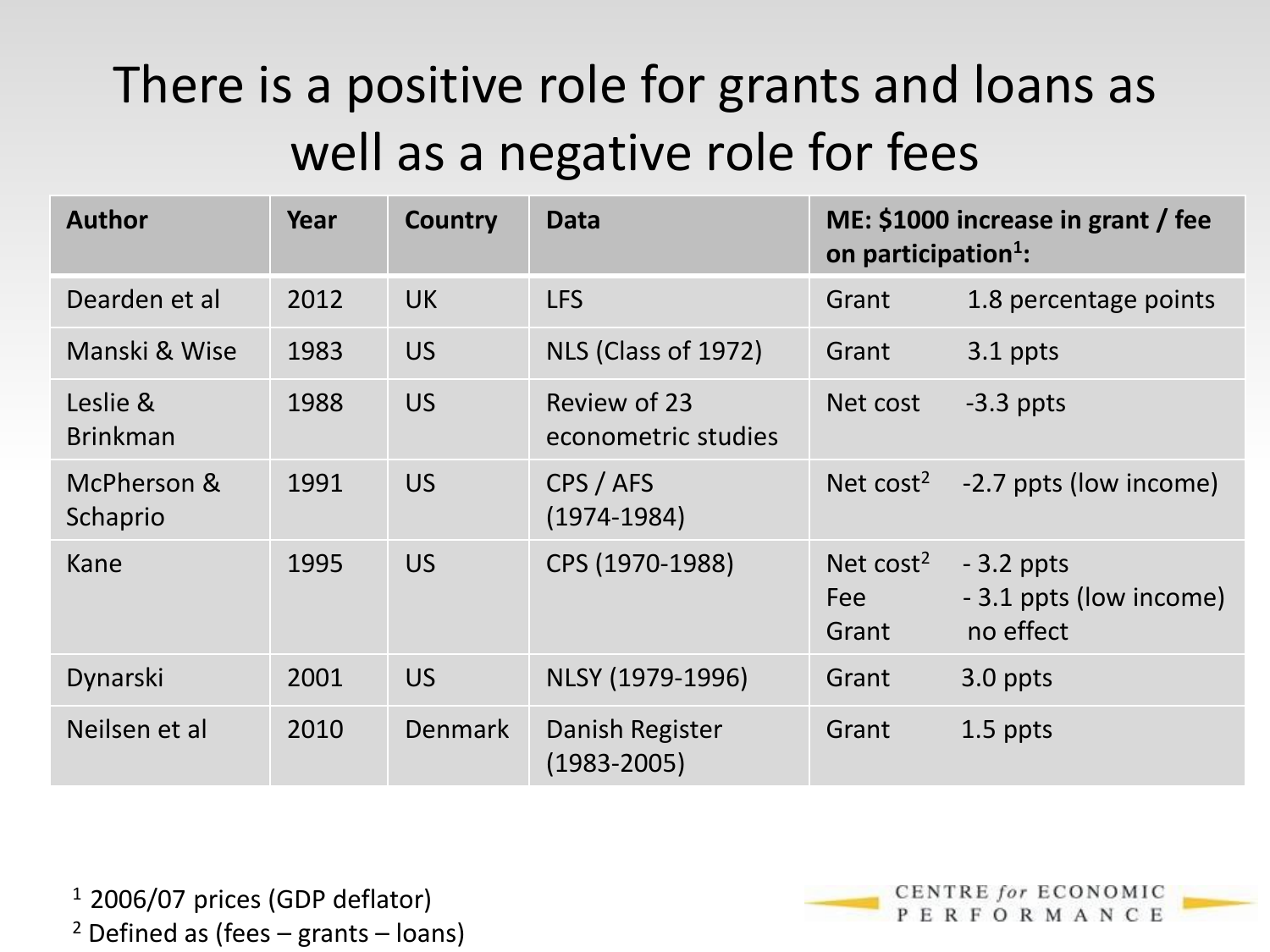## England: Poorer students are less likely to go university than richer students…



Source: Institute for Fiscal Studies, 2010

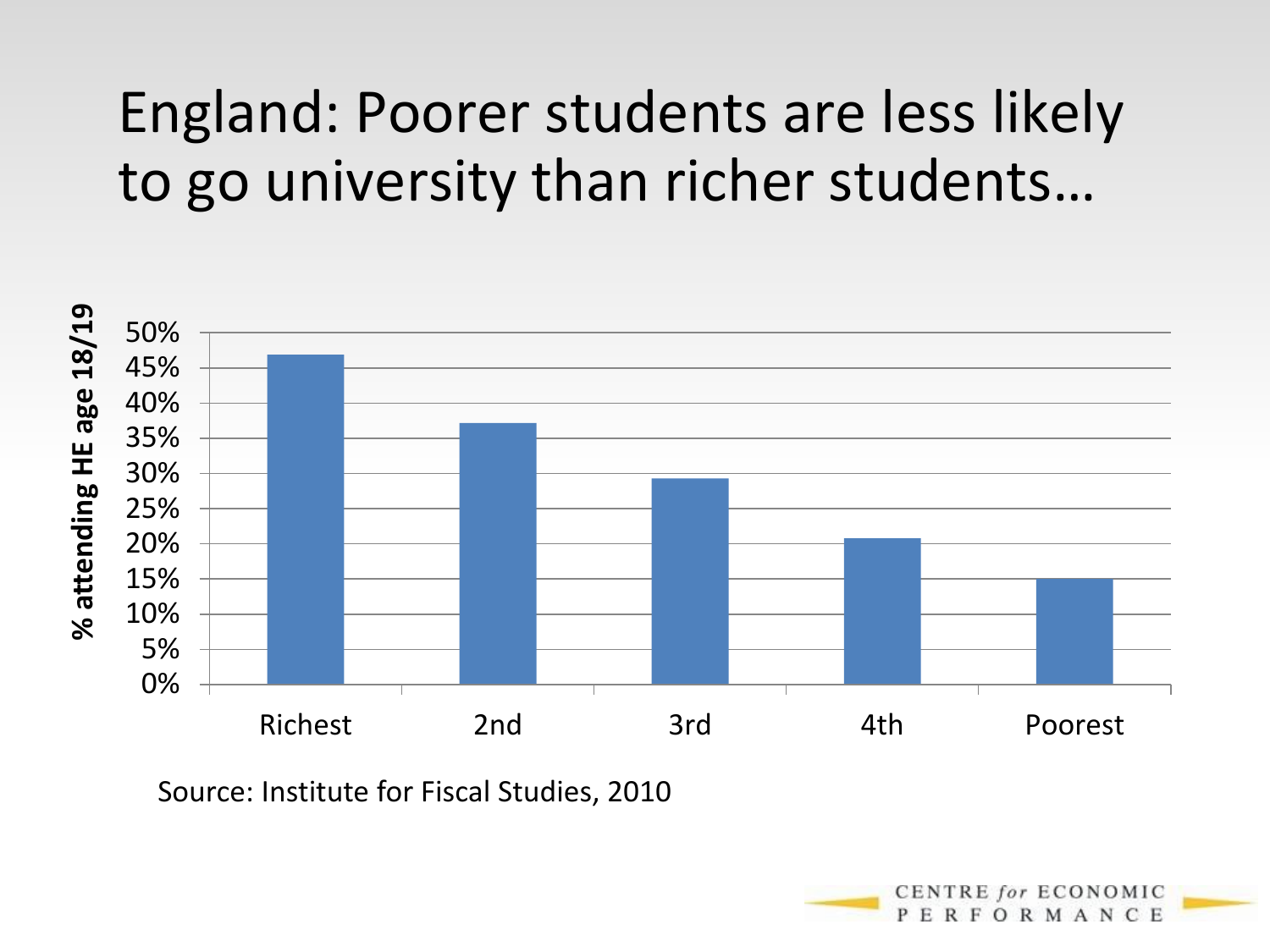## … But those with comparable A Level grades to richer students are not

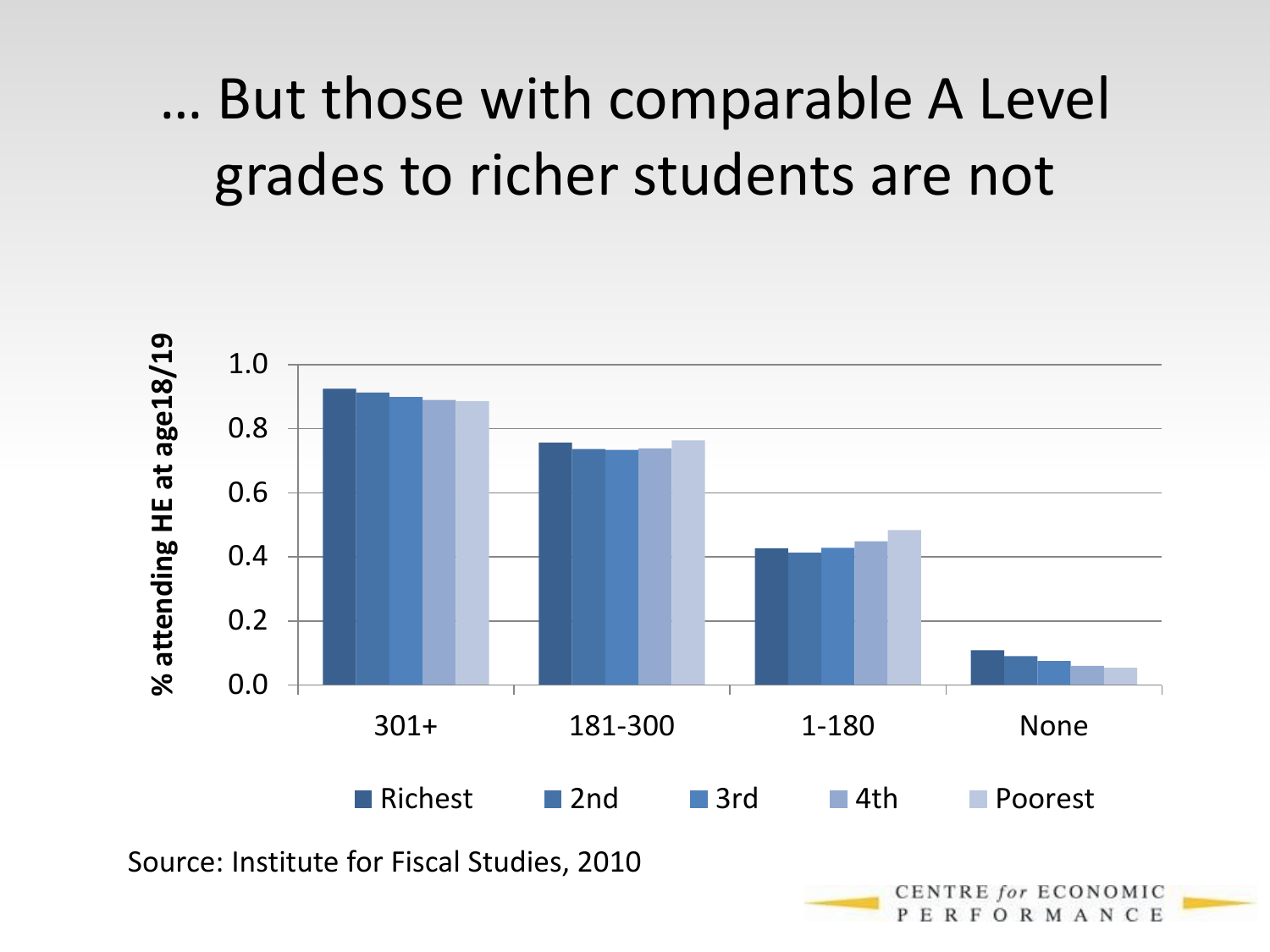# … But those with comparable A Level grades to richer students are not



ERFORMANCE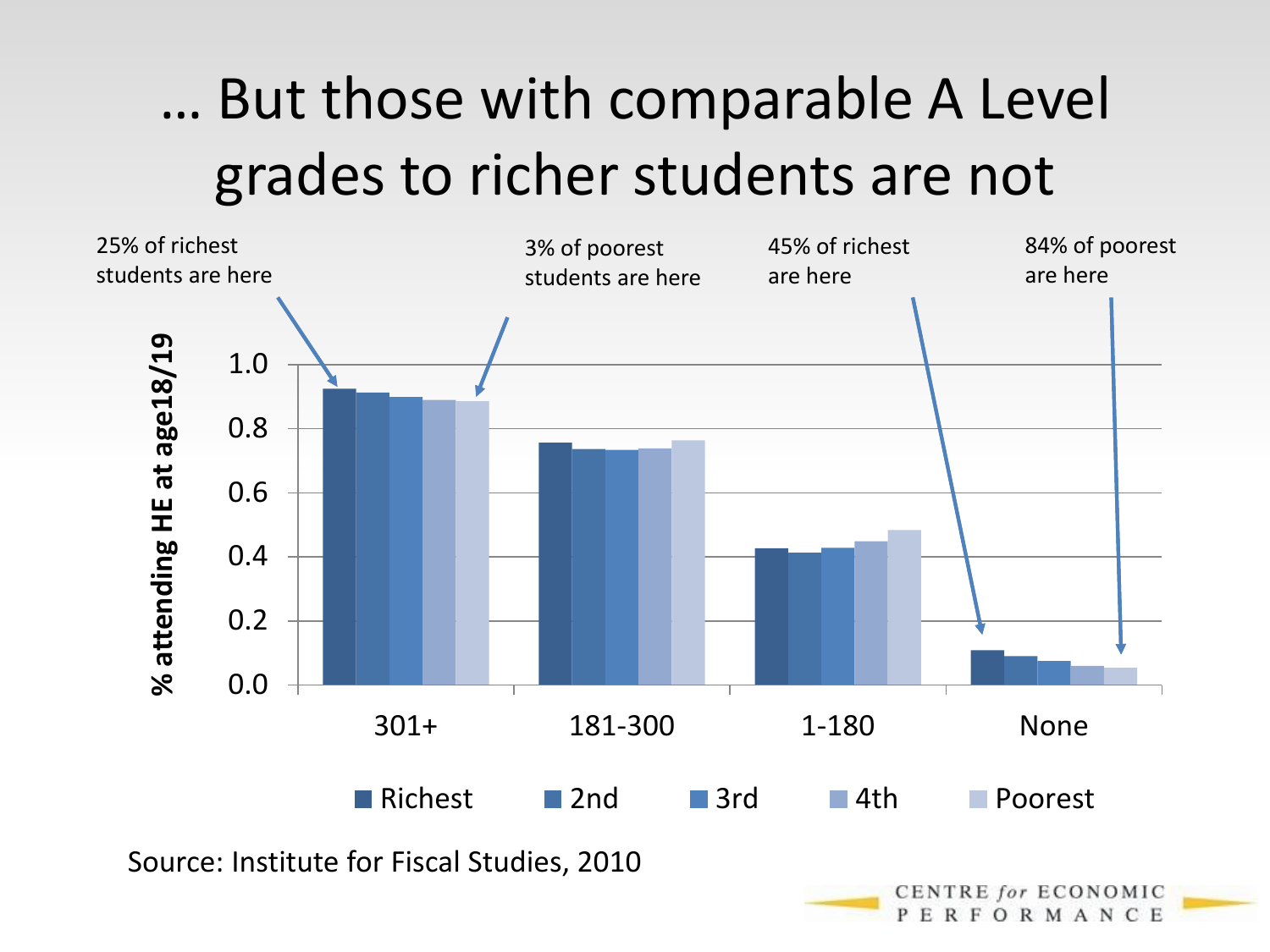## HE finance: the role of information in England

#### *15 year olds in England*

|                                              |     |       | state  | fsm | independent          |
|----------------------------------------------|-----|-------|--------|-----|----------------------|
| Perceived importance of financial constraint |     | all   | pupils |     | pupils school pupils |
| Would the financial cost of staying in       |     |       |        |     |                      |
| education prevent you from staying on in     | Yes | 11.7% | 13.6%  | 15% | 5.5%                 |
| education after Year 11?                     |     |       |        |     |                      |
| Would the financial aspect of going to       | Yes | 25.7% | 28.1%  | 27% | 18%                  |
| university make you think of not applying?   |     |       |        |     |                      |
| 'Going to university is too expensive for me | Yes | 22.2% | 25%    | 26% | 13.1%                |
| and my family'                               |     |       |        |     |                      |

Source: McGuigan, McNally & Wyness, CEP, 2012

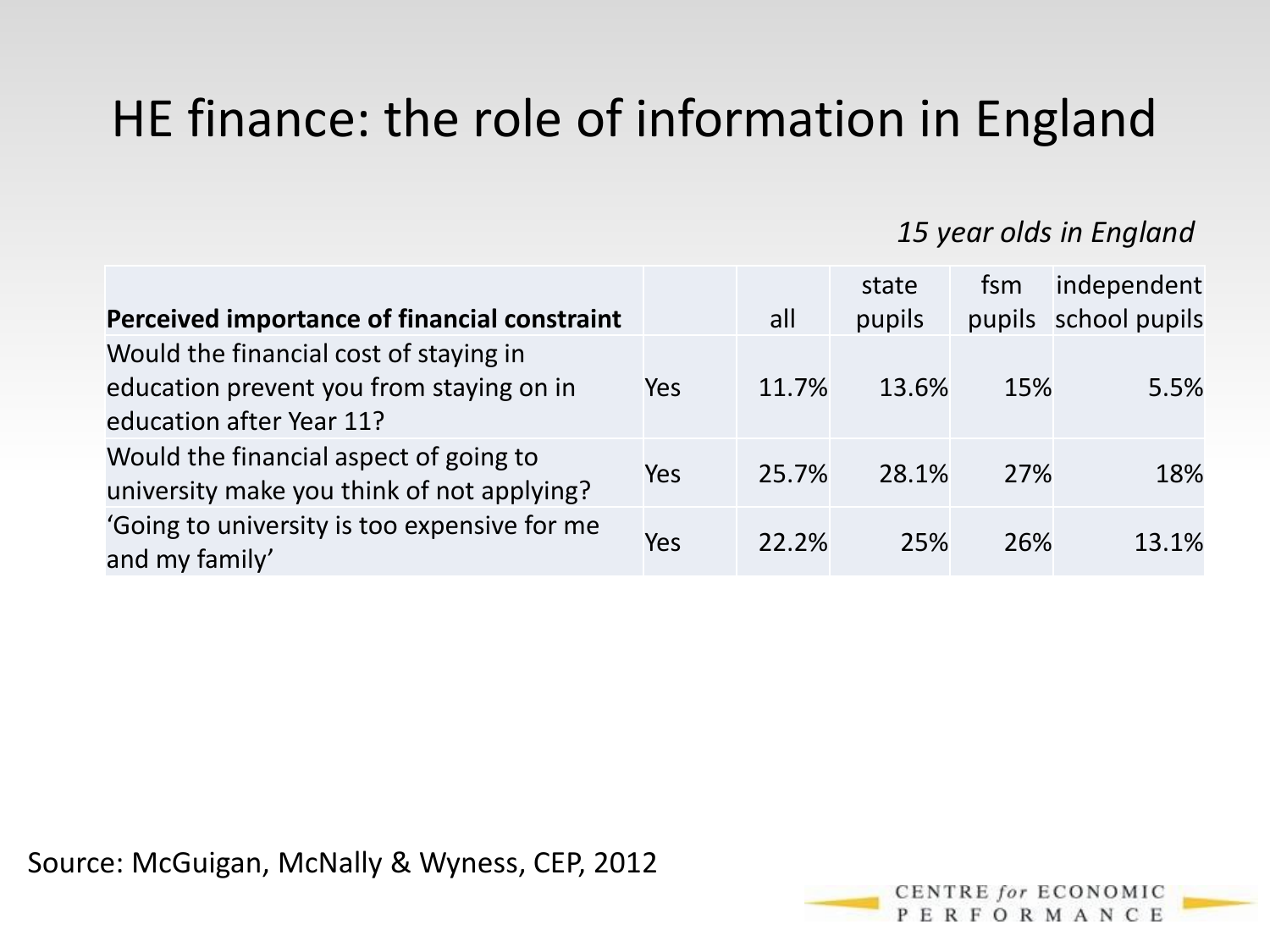# HE finance: the impact of media attention

#### BBC reports on tuition fees



Source: McGuigan, McNally & Wyness, CEP, 2012

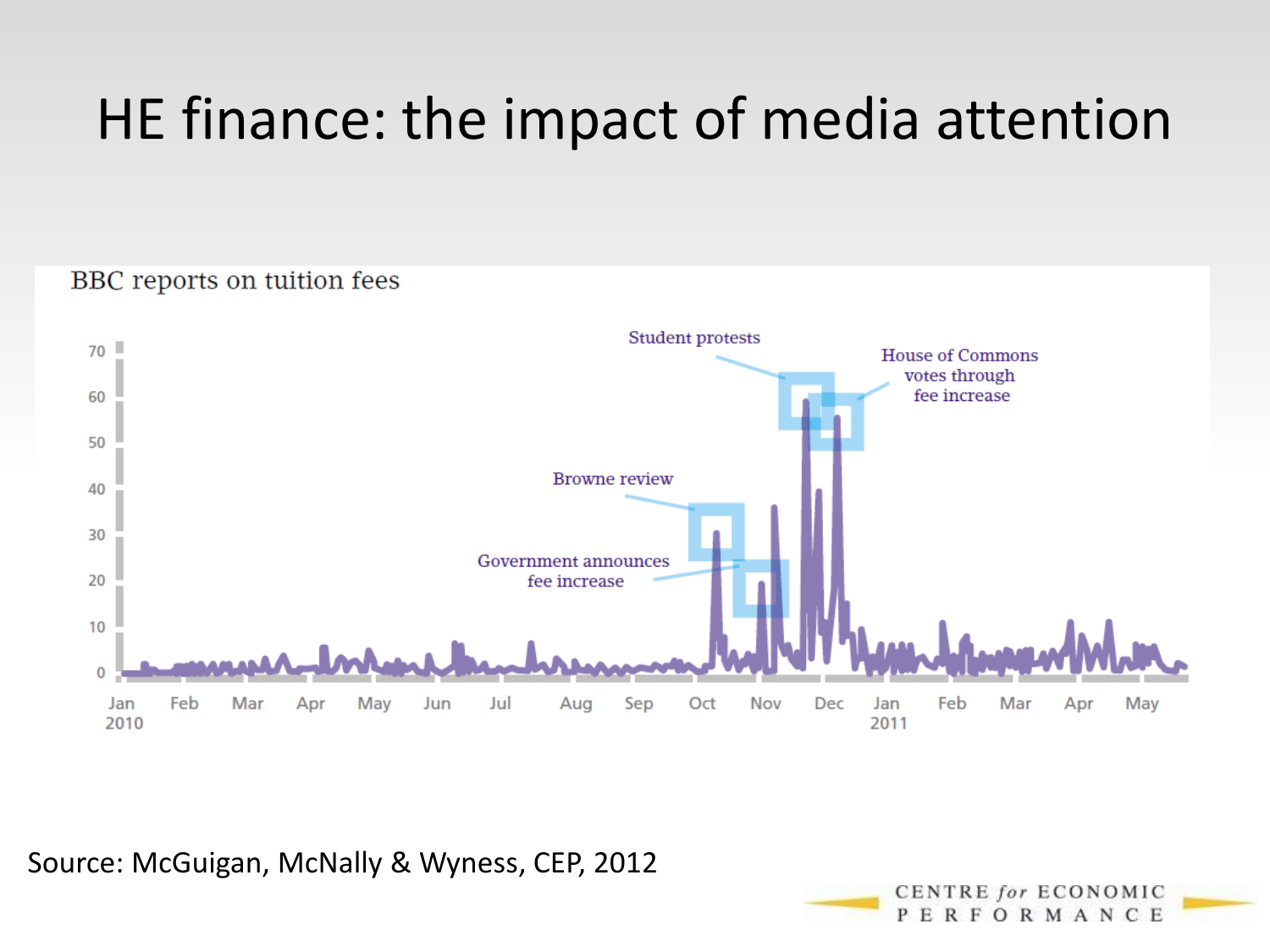# HE finance: the impact of media attention

*15 year olds in England*

| Would the financial aspect of going to university make<br>you think of not applying? |        |              |            |                              |
|--------------------------------------------------------------------------------------|--------|--------------|------------|------------------------------|
|                                                                                      | all    | state pupils | fsm pupils | independent<br>school pupils |
| baseline                                                                             | 25.70% | 28.1%        | 27%        | 5.5%                         |
| impact of the media                                                                  | 6.5%   | 5.6%         | 9.9%       | 2.3%                         |
| impact of information                                                                | $-5%$  | $-5.2%$      | $-12.9%$   | $-4.5%$                      |

Source: McGuigan, McNally & Wyness, CEP, 2012